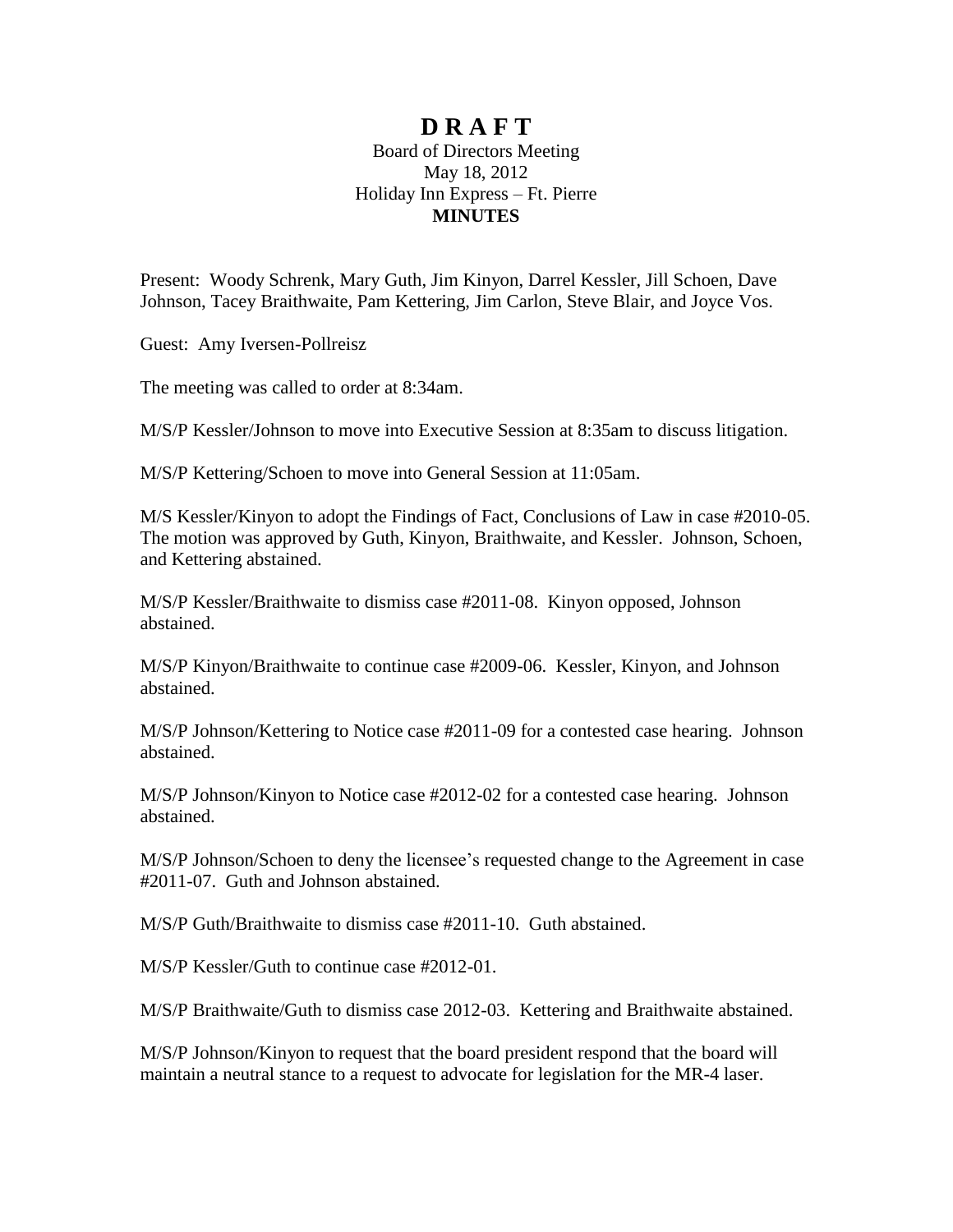There was a call for the question by Johnson and 2/3 agreed. Five in favor of the original motion and 2 opposed.

1. The draft March 9, 2012 Minutes were considered. Item #5 will be changed to note that Guth and Kinyon had left the meeting prior to this agenda item. Staff will note in the Minutes whenever a board member departs the meeting. M/S/P Kettering/Schoen to approve the March Minutes with this correction.

4. The September AMFTRB meeting was discussed. M/S/P Kinyon/Johnson to send Guth and one other person should they decide to attend. Guth reported AAMFT has adopted a new Code of Ethics. We will need to get the new copy and change the Administrative Rules. Also, they are accepting other license types into their membership.

- 5. M/S/P Guth/Kessler to elect Schrenk to another two-year term as president. M/S/P Kettering/Braithwaite to elect Guth as vice president for the two-year term.
- 9. The next meeting was scheduled for Friday, August 24.

Amy Iversen-Pollreisz joined the meeting at this time on the agenda.

7. M/S/P Braithwaite/Kinyon to accept Sazama's request due to the new information. After discussion, Braithwaite rescinded her motion and Kinyon agreed.

M/S/P Kinyon/Braithwaite that based on an exception to administrative rule to consider a late post-approval for continuing education from Sazama, the board will approve her request to accept the 5 hours of AAMFT Supervisory training for the 2011 compliance and apply the additional 4 hours she completed on Dec 30 to her 2013 compliance. It was suggested that a letter be sent to Jamie Chambers to recommend he apply for Sponsor Approval for CE to receive credit hours for this type of training.

2. M/S/P Guth/Schoen to approve the Draft Administrative Rules with the deletion of #5 on page 5 and #5 on page 12. After discussion, Guth rescinded her motion. The board agreed that the remaining Rules from page 13-17 were acceptable but Iversen-Pollreisz suggested waiting until all the Rules were ready to go before the Rules Review Committee.

3. Representatives from NSU, SDSU, and USD joined the meeting via conference call for a general discussion of the CACREP standards. They were Drs. Robin Rosenthal, Evadne Ngazimbi, Mark Britzman, and Seth Olson.

Kinyon departed the meeting.

M/S/P Kessler/Schoen to move into Executive Session at 2:46 to discuss the consultant contract and RFPs.

M/S/P Kessler/Schoen to move into General Session at 3:23.